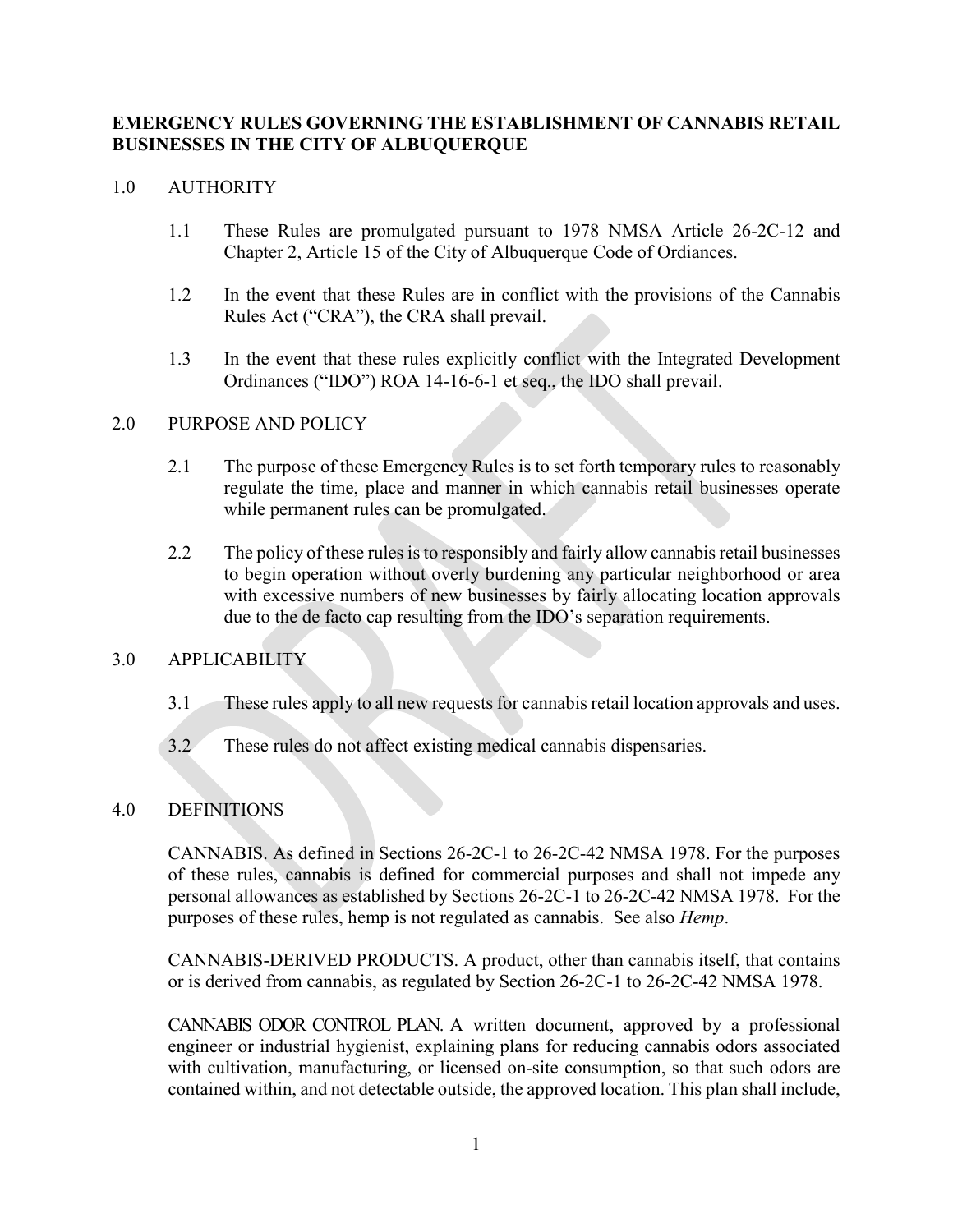at a minimum, contact information, operating hours, a floor plan, a description and schedule of odor-producing activities, administrative controls such as employee training and maintenance, and engineering controls such as carbon filtration.

CANNABIS RETAIL. Cannabis retail is comprised of State-licensed Cannabis Retail businesses where cannabis or cannabis products are sold to consumers or consumed. Retail establishments selling cannabis solely for consumption by users with a medical card issued by the State under Sections 26-2B-1 to 26-2B-10 NMSA 1978 (the Lynn and Eric Compassionate Use Act) are considered general retail and are not regulated by this definition. Commercial on-site consumption is considered an incidental activity of cannabis retail. See also *General Retail* and *Commercial On-site Consumption in IDO.*

CANNABIS CULTIVATION. A facility in which cannabis is grown, harvested, dried, cured, or trimmed.

CANNABIS-DERIVED PRODUCTS MANUFACTURING. A facility for the processing, including but not limited to extraction, refinement, isolation, or packaging of a product other than cannabis itself, which contains or is derived from cannabis, including but not limited to concentrates, cannabis infusions, edible products, ointments, and tinctures, but excluding hemp. See also *Hemp*.

CANNABIS MICROBUSINESS. As establishment licensed by the State as an Integrated Cannabis Microbusiness or Cannabis Producer Microbusiness, as defined by Sections 26- 2C-1 to 26-2C-42 NMSA 1978.

LICENSED ON-SITE CONSUMPTION. The activity of smoking, vaporizing, consuming and/or ingesting of cannabis or cannabis products in a cannabis consumption area licensed by the State that is in a fully enclosed portion of a building.

CANNABIS RETAIL LOCATION APPROVAL. Planning Department's required confirmation that a proposed cannabis retail business is allowed to lawfully operate at a specific location.

DISTILLATION. The heating of dried cannabis or cannabis extract for the purposes of separating one or more cannabinoids.

EXTRACTION. The use of any solvent except water to separate one or more cannabinoids from cannabis.

HEMP. As defined by § 20-10-2-7 NMSA 1978. For the purposed of this IDO, hemp is not regulated as cannabis. See also *Cannabis*.

OIL ACTIVATION. The heating of dried cannabis or cannabis extract during the manufacturing of cannabis products for the purposes of converting cannabinoids into a different form.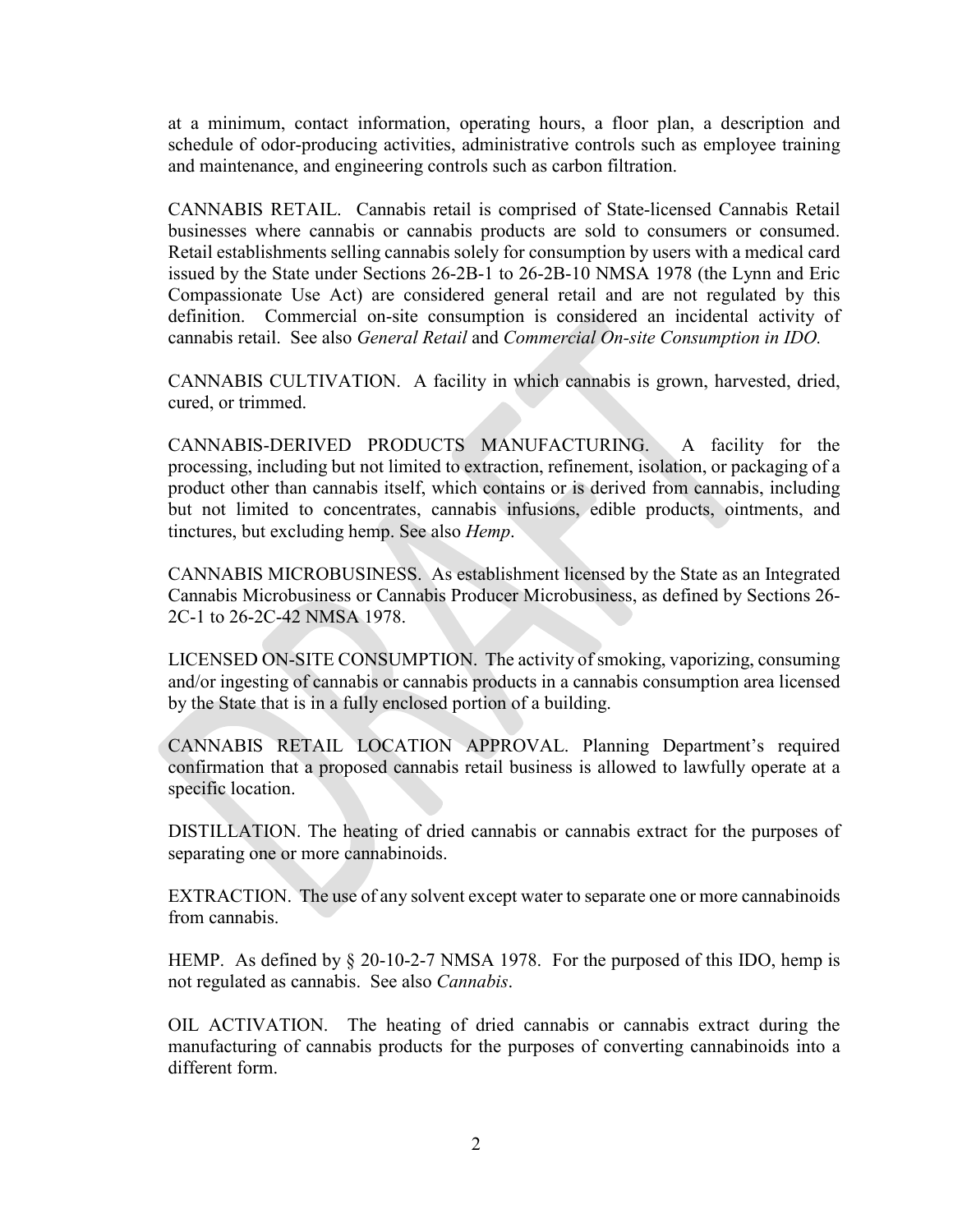### 5.0 SAFETY

- 5.1 Cannabis products or cannabis paraphernalia shall not be displayed within 5 feet of an exterior window or exterior door.
- 5.2 A drive-through or drive-up facility is prohibited for all cannabis retail facilities in all zone districts.
- 5.3 A locked vault or safe or other secured storage structure shall be installed within the cannabis retail building and bolted to the floor or walls to store cash and cannabis products overnight.

## 6.0 HOURS OF OPERATION

- 6.1 Cannabis retail businesses may only be open to the public between 10:00 a.m. and 12:00 a.m. (midnight).
- 6.2 Licensed on-site cannabis consumption may only occur between 10:00 a.m. and 12:00 a.m. (midnight).

## 7.0 LOCATIONS

- 7.1 All cannabis retail businesses are required to obtain a Cannabis Retail Location Approval from the City of Albuquerque's Planning Department.
- 7.2 Cannabis Retail Location Approvals will be considered on a first-come, first-served basis.
	- 7.2.1 Applications will be processed in the order in which they are submitted.
	- 7.2.2 Completed applications will be given a date/time stamp for the purpose of prioritization. This date/time stamp will establish priority if, and only if, the application is verified to be complete.
	- 7.2.3 To be verified as complete, all questions in the application must be answered and all required documents must be submitted with the application.
	- 7.2.4 Incomplete or inaccurate applications will be rejected, and will not be given a date/time stamp for the purpose of prioritization. Rejected applications will need to be corrected and resubmitted as new applications to be considered. Resubmitted applications will receive a new date/time stamp for purpose of prioritization upon verification of completeness.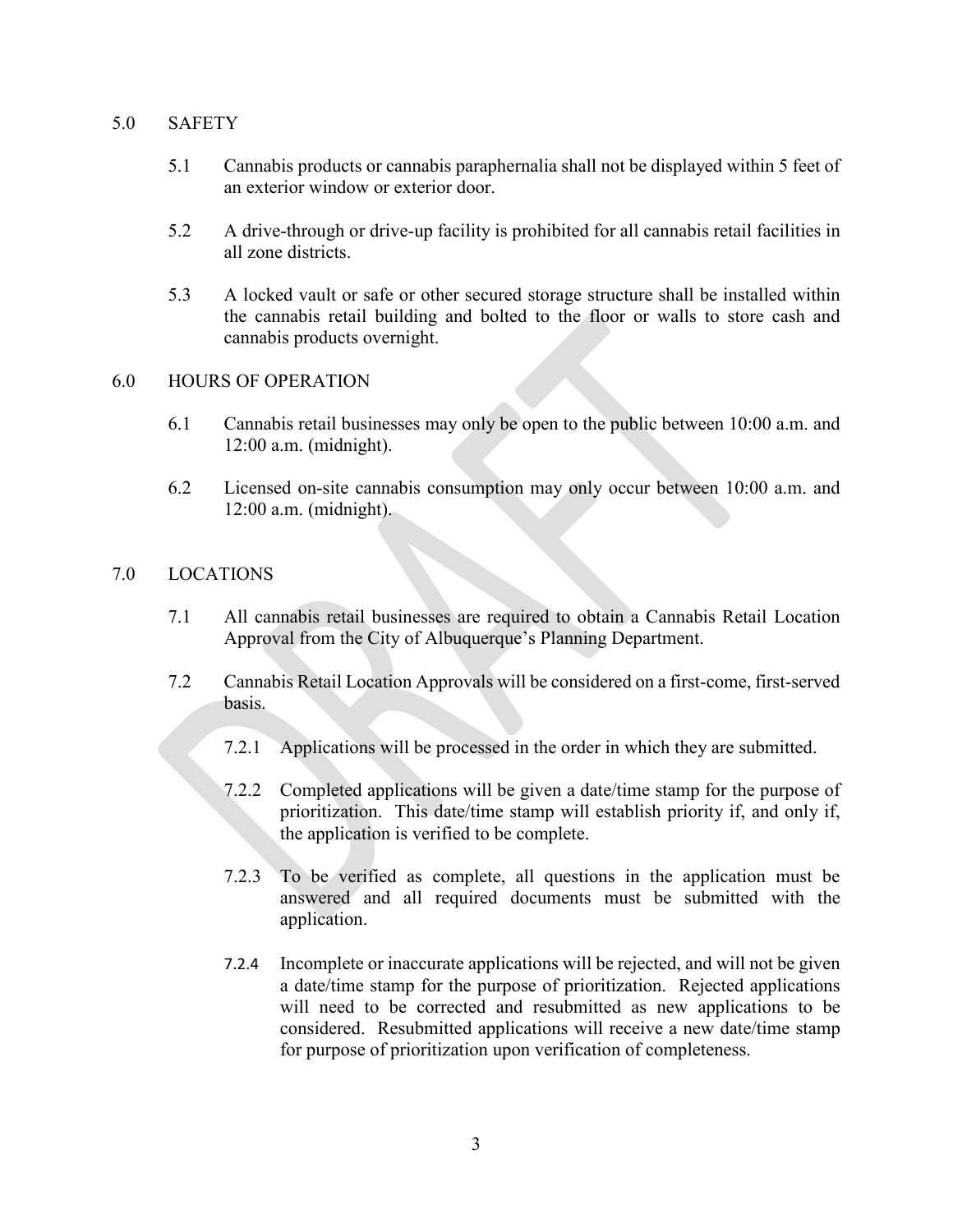- 7.3 A cannabis retail establishment may not be located within 300 feet of a school or child daycare facility.
- 7.4 Unless licensed by the State as a microbusiness, a cannabis retail establishment may not be located within 600 feet of another cannabis retail establishment.
- 7.5 Any applicant seeking to establish a new cannabis retail establishment within 600 feet of another cannabis retail establishment may seek to obtain a Conditional Use Approval.
- 7.6 A cannabis retail establishment that is granted a Conditional Use Approval per the requirements set forth in the IDO does not need to obtain a Cannabis Retail Location Approval.
- 7.7 Two or more State-licensed cannabis retail businesses may operate at a single premise.

#### 8.0 LOCATION APPROVAL ELIGIBILITY

- 8.1 To obtain a Cannabis Retail Location Approval, all applicants must provide the following:
	- 8.1.1 Location of Proposed Cannabis Retail establishment, including the address for the location of the business.
	- 8.1.2 Applicant's affirmation that the application is true and correct.
	- 8.1.3 A copy of the license issued by the State of New Mexico Rules and Licensing Department allowing cannabis retail.
	- 8.1.4 A notarized copy of a signed lease, letter of intent, or deed for the property where the cannabis retail establishment will operate.
	- 8.1.5 If the lease or letter of intent does not indicate the lessor's approval of the property's use for cannabis retail, a notarized letter indicating the property owner approves of the cannabis retail use of the property. The letter shall include the property owner's contact information including phone number and mailing address.
	- 8.1.6 A photocopy of the applicant's driver's license or other government-issued identification.
	- 8.1.7 A map indicating the location of the nearest school, child daycare center and cannabis retail establishment and/or cannabis medical dispensary including a straight-line distance to each such facility. The straight-line distance shall be measured from lot line to lot line.